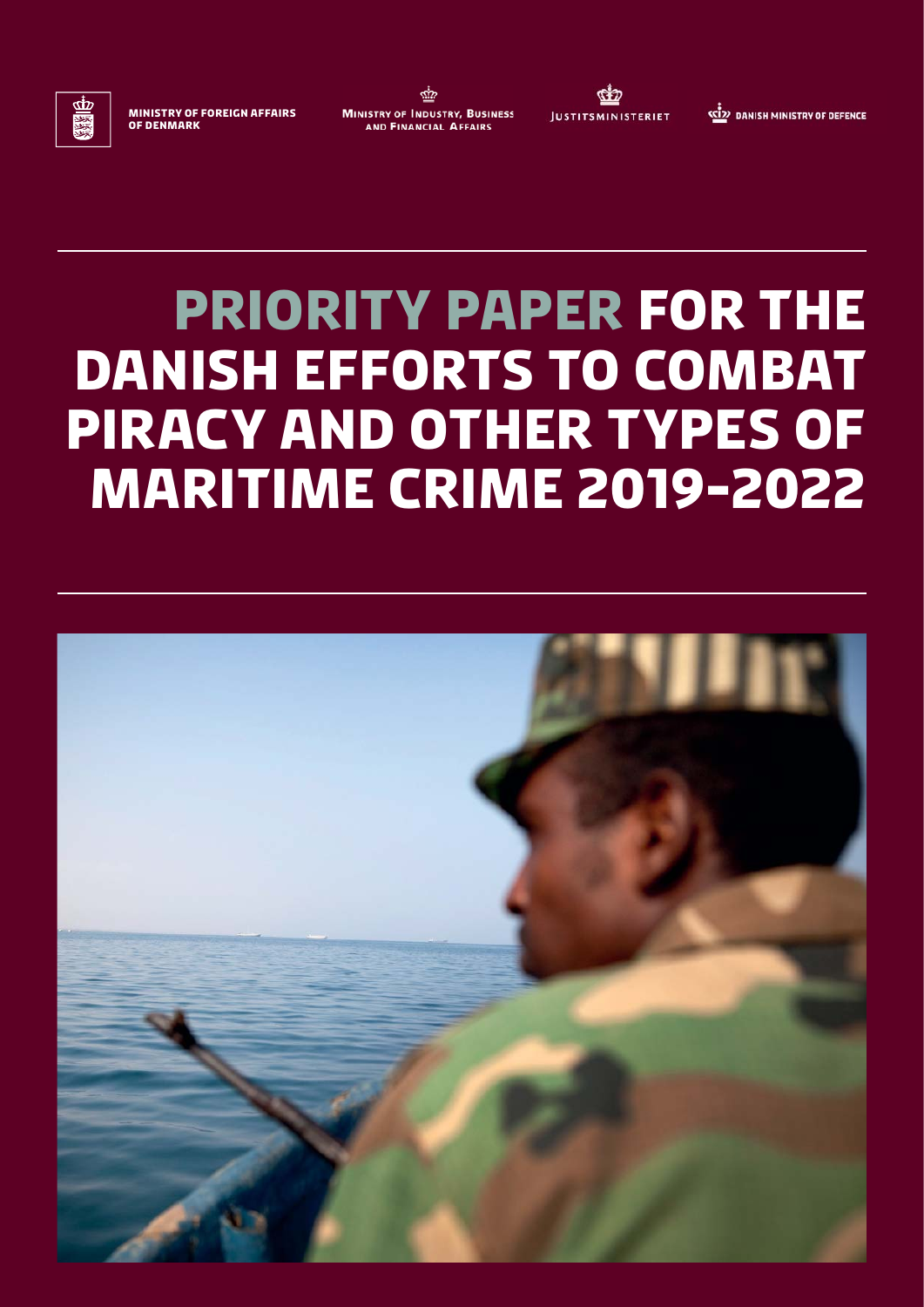### **CONTENT**

| <b>1. INTRODUCTION</b>            | 2  |
|-----------------------------------|----|
| <b>2. STRATEGIC CONSIDERATION</b> | 4  |
| <b>3. GULF OF GUINEA</b>          | 6  |
| <b>4. HORN OF AFRICA</b>          | 10 |
| <b>5. STOCKTAKING</b>             | 14 |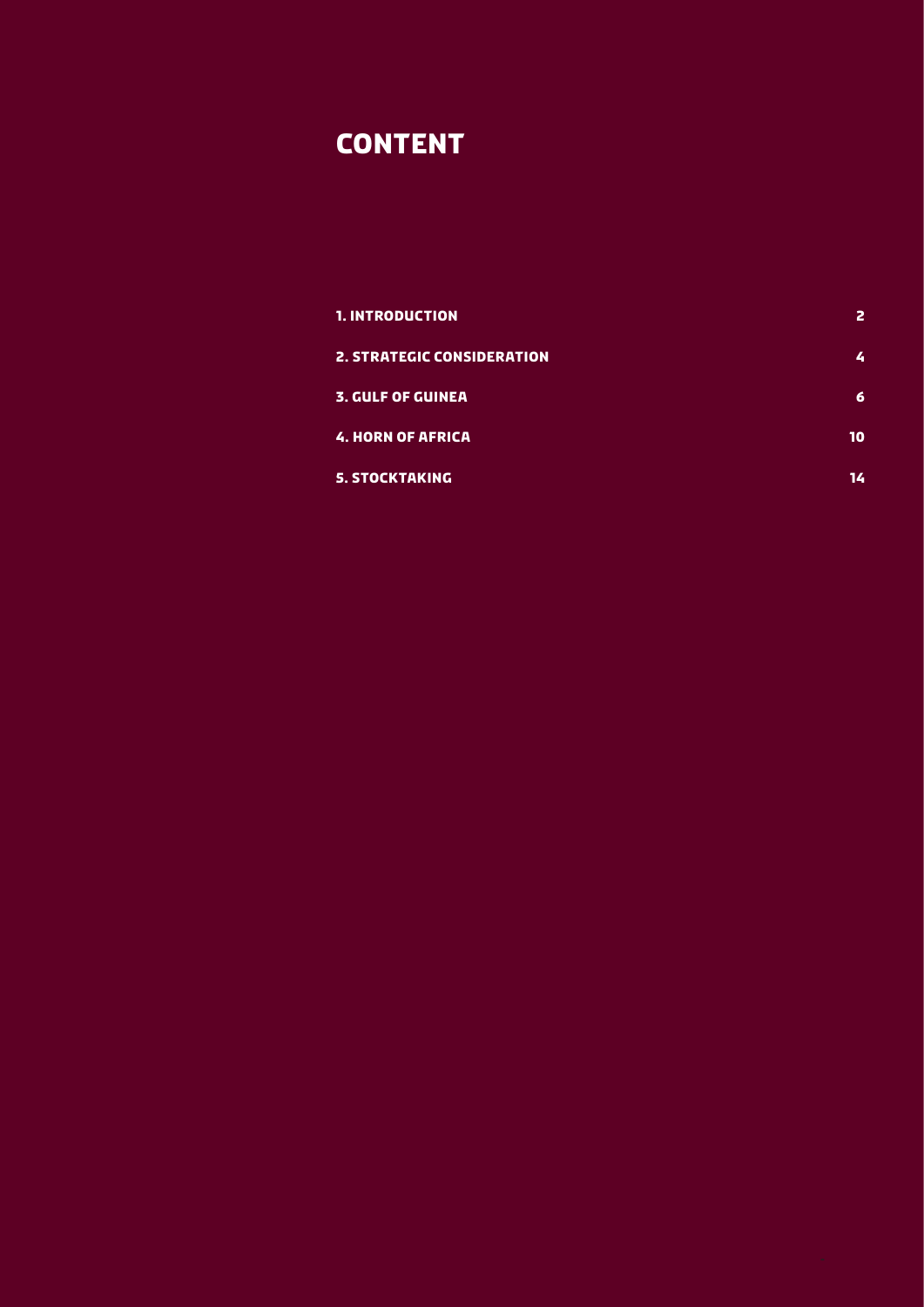### **1. INTRODUCTION**

As a nation with strong seafaring traditions, the maritime sector is one of Denmark's largest export industries and holds a key position as a value creator and growth engine to the Danish economy and society.

The nature of shipping is inherently global, and Denmark therefore has a strong interest in an open, free and secure maritime domain. Denmark's strong position in global shipping also means that the lack of maritime security in some regions, resulting in piracy and other types of maritime crime, is a serious threat to both Danish seafarers, shipowners and to Danish interests more generally. Moreover, piracy and other types of maritime crime such as arms trafficking, drug smuggling and illegal fishing often arise from and contribute to regional instability, thereby aggravating the situation for those living in the affected areas, the Blue Economies of states in the region, as well as those sailing the seas around them.

As a nation highly dependent on global maritime trade, Denmark has a significant interest in protecting freedom of navigation and supporting maritime security. Denmark also has a special responsibility to protect Danish-controlled ships and their seafarers. For these reasons, Denmark will continue to contribute to the international efforts in combating piracy and other types of maritime crime.

#### **THE CURRENT SITUATION**

International efforts to combat piracy have contributed to significant drops in the number of global piracy and maritime crime incidents. For the year 2017, the International Maritime Bureau (IMB), a specialised division of the International Chamber of Commerce (ICC), reported 180 incidents worldwide, marking a lower level than any single year going back two decades.

Despite significant improvements, piracy and maritime crime continue to pose serious challenges to the security of seafarers around the world. While maritime security has improved considerably in some regions, other areas continue to cause large problems to seafarers, shipowners and societies.

The Gulf of Guinea has seen a high number of violent incidents, with almost 40% of all globally reported pirate attacks now occurring in this region. The level of pirate activity remains high, and the region still suffers from sporadic spikes in attacks when conditions at land and sea are opportune.

At the Horn of Africa, piracy and armed robbery at sea has declined significantly since its peak in 2011. However, conditions that previously nurtured piracy stemming from Somalia remain, and the region still experiences periodic attacks. Safe and secure navigation in the waters surrounding the Horn of Af*Piracy* can be defined as any illegal act of violence, detention or depredation committed for private ends at high seas against another ship or aircraft.

*Maritime crime* may include armed robbery at sea, trafficking of humans or smuggling of illicit goods, drugs and weapons, illegal fishing, fuel theft and more.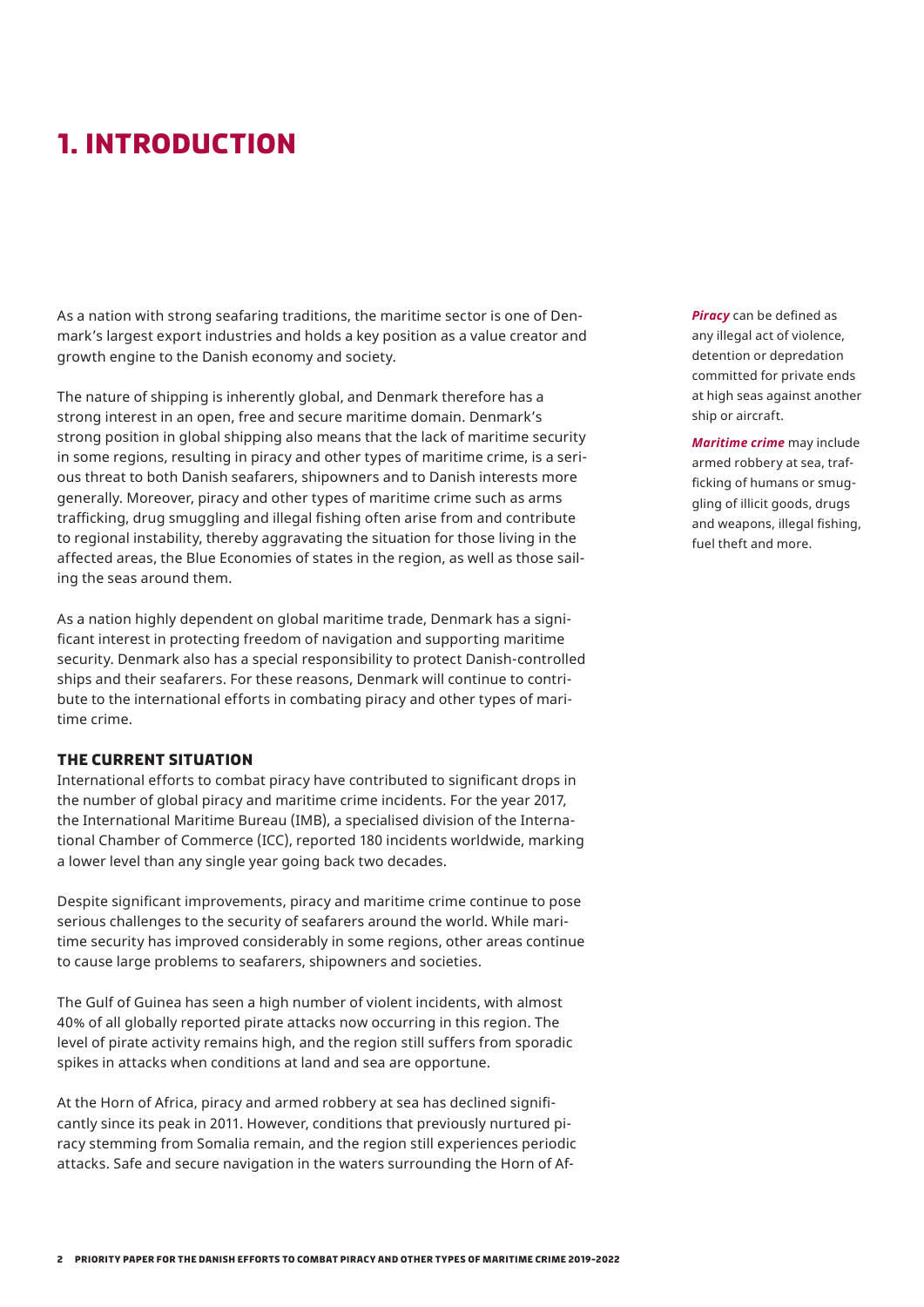

#### **DANISH SHIPPING IN NUMBERS**

- Denmark is a prominent maritime nation and is present all around the world – including at main shipping routes in Asia and Africa.
- The Danish maritime sector is the world's 6th largest by operated tonnage – surpassing 60 million gross tonnage (August 2018).
- ȏ७ *Danish Shipping* estimates that more than 90% of transports made by Danish shipping companies involve foreign ports.
- At any given time, an estimated 70 ships controlled by Danish companies are present in the waters off the coast of Somalia. In the Gulf of Guinea, this number is estimated to be more than 30. Among other things, the importance of the maritime sector has been underpinned by the Danish Government's *Plan for Growth in the Danish Maritime Sector* (January 2018).

rica is important for Denmark considering the magnitude of international trade that goes through the Indian Ocean and the Red Sea.

### **OBJECTIVES AND SCOPE OF THE PRIORITY PAPER**

The purpose of this paper is to outline Denmark's strategic priorities for countering piracy and other types of maritime crime from 2019-2022. It replaces previous strategies, including the *Strategy for the Danish Measures against Piracy and Armed Robbery at Sea 2015-2018 and the Strategy for the Danish Counter-*Piracy Effort 2011-2014.

Among the types of maritime crime that pose a particular threat to Danish and international shipping, piracy and armed robbery at sea are considered the most severe. As a result, the focus of this paper will be on Denmark's efforts to combat piracy, armed robbery at sea and related maritime crimes. However, the paper acknowledges that piracy is intricately linked to other types of maritime crime as well as social and economic issues in the affected states. The paper will not cover all dimensions of piracy and other types of maritime crime, nor will it serve to lay out the complete array of engagements that Denmark has been and is committed to.

Due to the large Danish presence and interests in both the Gulf of Guinea and the Horn of Africa, these regions are likely to remain at the centre of Denmark's attention for the period covered in this priority paper. However, piracy and other types of maritime crime are not limited to these regions. Southeast Asia, linking the sea routes between large parts of Asia and Europe, still faces challenges in terms of the number of incidents. As the largest shipping export region outside Europe, Asia constitutes a maritime interest for Denmark. For this reason, Denmark has been a party to the *Regional Cooperation Agreement on Combating Piracy and Armed Robbery against ships in Asia* (ReCAAP) since 2010, and Denmark will continue to prioritize the engagement in ReCAAP.

The main victims of piracy and maritime crime are the seafarers. Therefore, Danish authorities will continue to safeguard the rights of seafarers on board Danish ships both during a possible piracy event and after release, in close cooperation with relevant interest groups and businesses.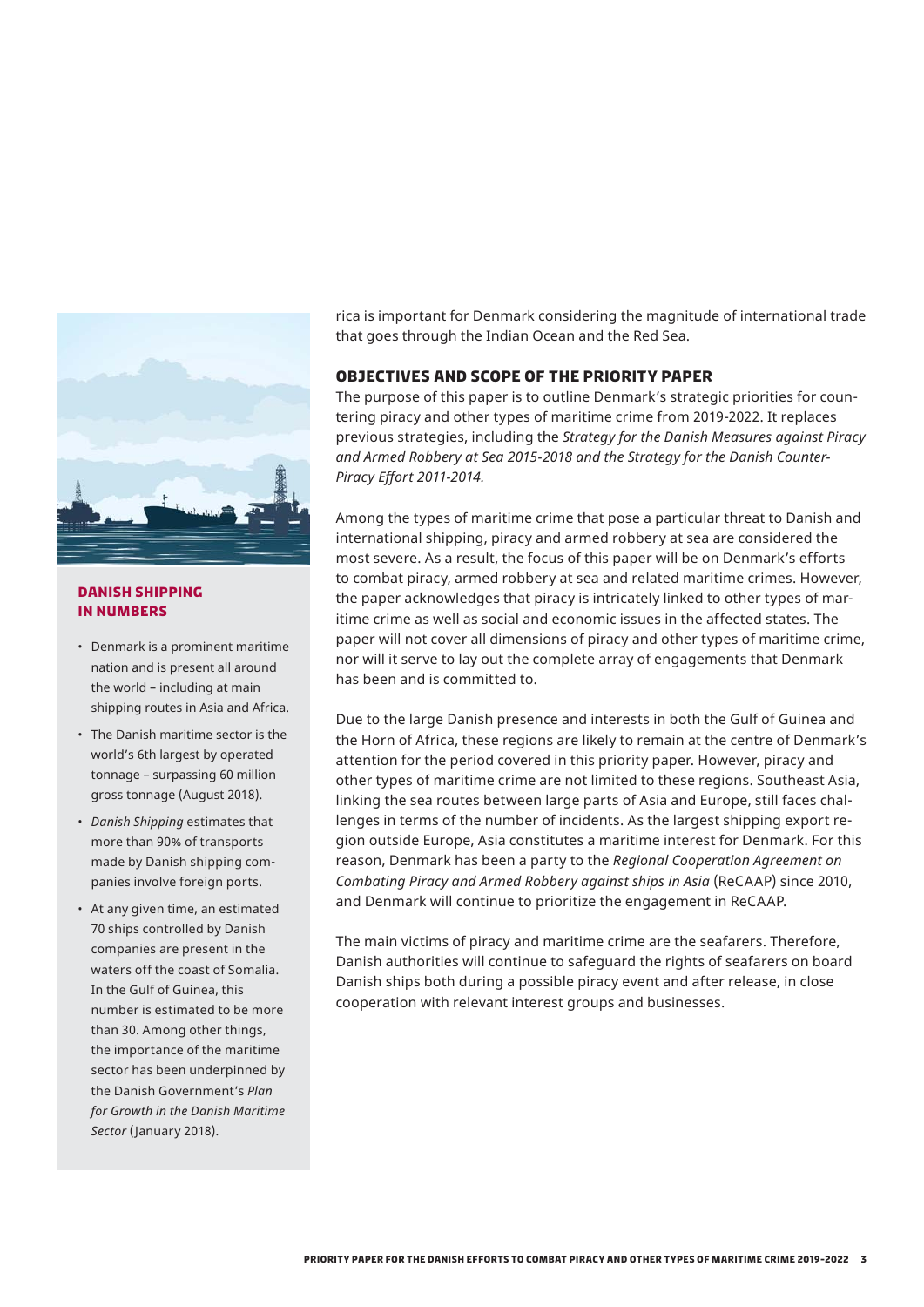### **2. STRATEGIC CONSIDERATIONS**

The overall objective of Denmark's efforts to combat piracy and maritime crime is to reduce the threat stemming from these issues in order to protect Danish interests and seafarers as well as international shipping. Various Danish private and public initiatives are employed to meet this objective. At the same time, it is acknowledged that there is a need to tackle the root causes of piracy and maritime crime.

This requires a comprehensive approach that not only engages with problems at sea, but also addresses root causes on land. These issues may include conflict, terrorism, instability, organised crime (e.g. arms smuggling and drug trafficking), weak state structures, unemployment and poverty. Addressing the root causes on land calls for the ability to provide corresponding and flexible countermeasures that match the complex and dynamic nature of maritime crime. Efforts to deter maritime crime should thus target the full maritime crime complex from sea to shore to land. This requires broadly-based and integrated stabilisation and development efforts, which must be implemented in parallel with other initiatives described in this strategy.

In working towards the overall goal, Denmark makes use of a broad range of tools, both military and civilian, in a concerted and integrated way.

On the military side, Denmark's toolbox consists of the deployment of military contributions, which partly have a preventive effect and provide the opportunity to stop and apprehend pirates, and partly a capacity-building effect providing educational support to governmental authorities and structures. Given the nature of piracy and affiliated criminal activities, options involving military responses may range from being preventive and/or defensive to being offensive in nature. Preventive activities may include capacity-building and mentoring tasks, and the possible capabilities conducting these tasks may vary from single military staff officers to a larger troop contingent. As an example, Danish Special Operations Forces have contributed to capacity-building in the framework of *African Partnership Station* programmes in the Gulf of Guinea. Military capabilities for other military response options could likely be maritime or airborne assets such as surface ships and/or surveillance aircraft.

On the civilian side, one part of the Danish effort consists of establishing the necessary frameworks for prosecution of pirates. In addition, Denmark's efforts in the Gulf of Guinea and the Horn of Africa are focused on building local and regional capacities both at sea and on land, so that the affected countries are better equipped to handle and prevent piracy and maritime crime on their own. Finally, it is crucial to acknowledge that an effective Danish effort requires local, regional and international engagements, as well as a whole-of-government approach. Therefore, well-coordinated international cooperation is required to handle the transnational threat of piracy.

*The overall objective*  of Denmark's efforts *to combat piracy and maritime crime is to reduce the threat stemming from these issues in order to protect Danish interests and seafarers as well as international shipping.*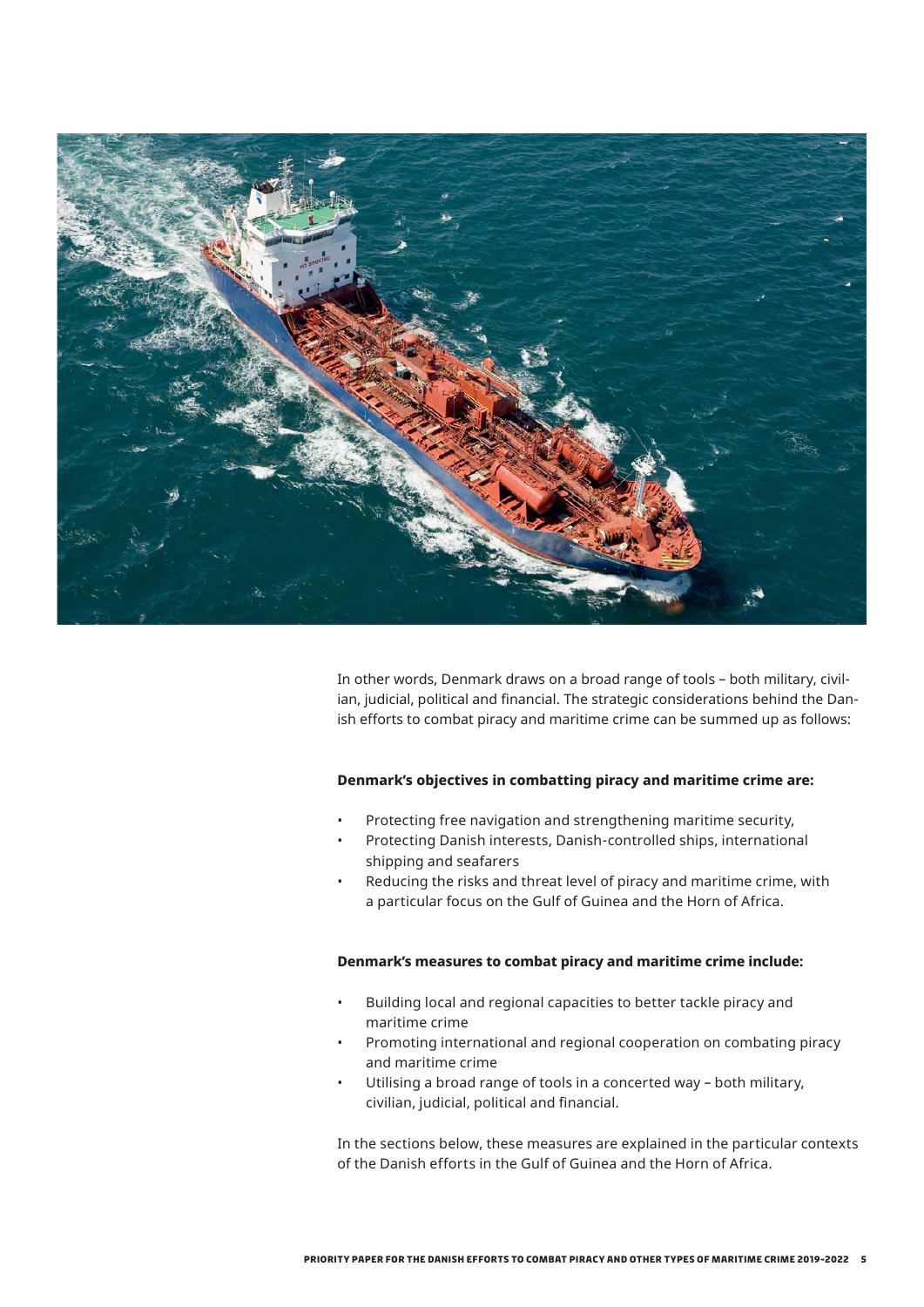### **CONTENT**

| <b>1. INTRODUCTION</b>            | 2  |
|-----------------------------------|----|
| <b>2. STRATEGIC CONSIDERATION</b> | Z  |
| <b>3. GULF OF GUINEA</b>          | 6  |
| <b>4. HORN OF AFRICA</b>          | 10 |
| <b>5. STOCKTAKING</b>             | 14 |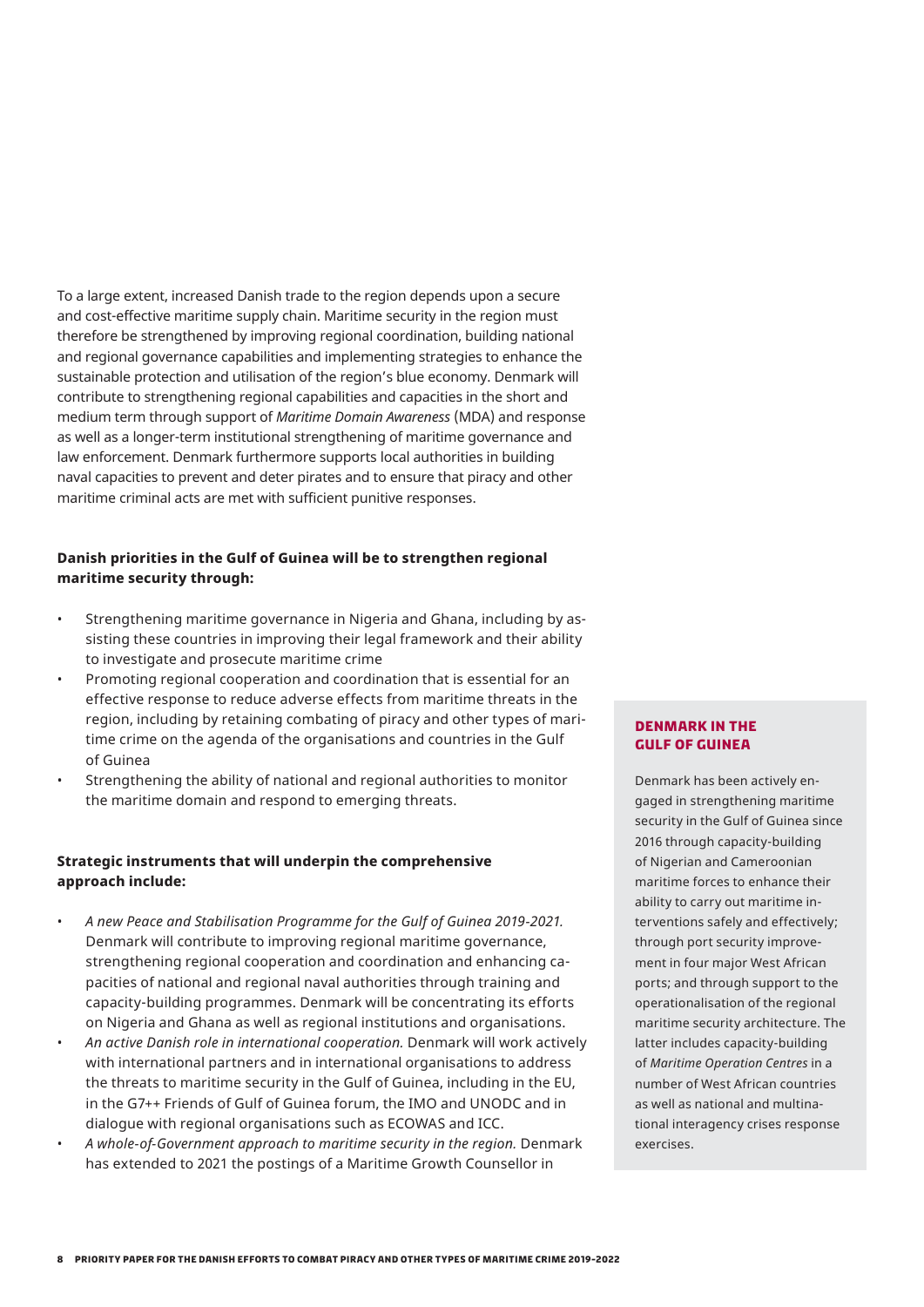

Accra, Ghana, and a Maritime Military Advisor in Abuja, Nigeria, and will continue the close dialogue and cooperation with the maritime administration in the two countries and relevant knowledge institutions.

A flexible and risk-tolerant military approach to address developments in piracy and maritime crime and to build up strong maritime security capacities in the region. This will ensure that countries in the region are better equipped to handle the challenges of piracy and other types of maritime crime in the long term. Danish efforts will be carried out in close coordination with likeminded countries as well as national and regional authorities. This includes but is not limited to contributing to training and support to naval and coast guard entities to better respond to emerging threats and trends in the region. The overall aim is to strengthen the operational capacity of Gulf of Guinea countries to monitor and mitigate threats in the maritime domain and contribute to enhanced maritime governance.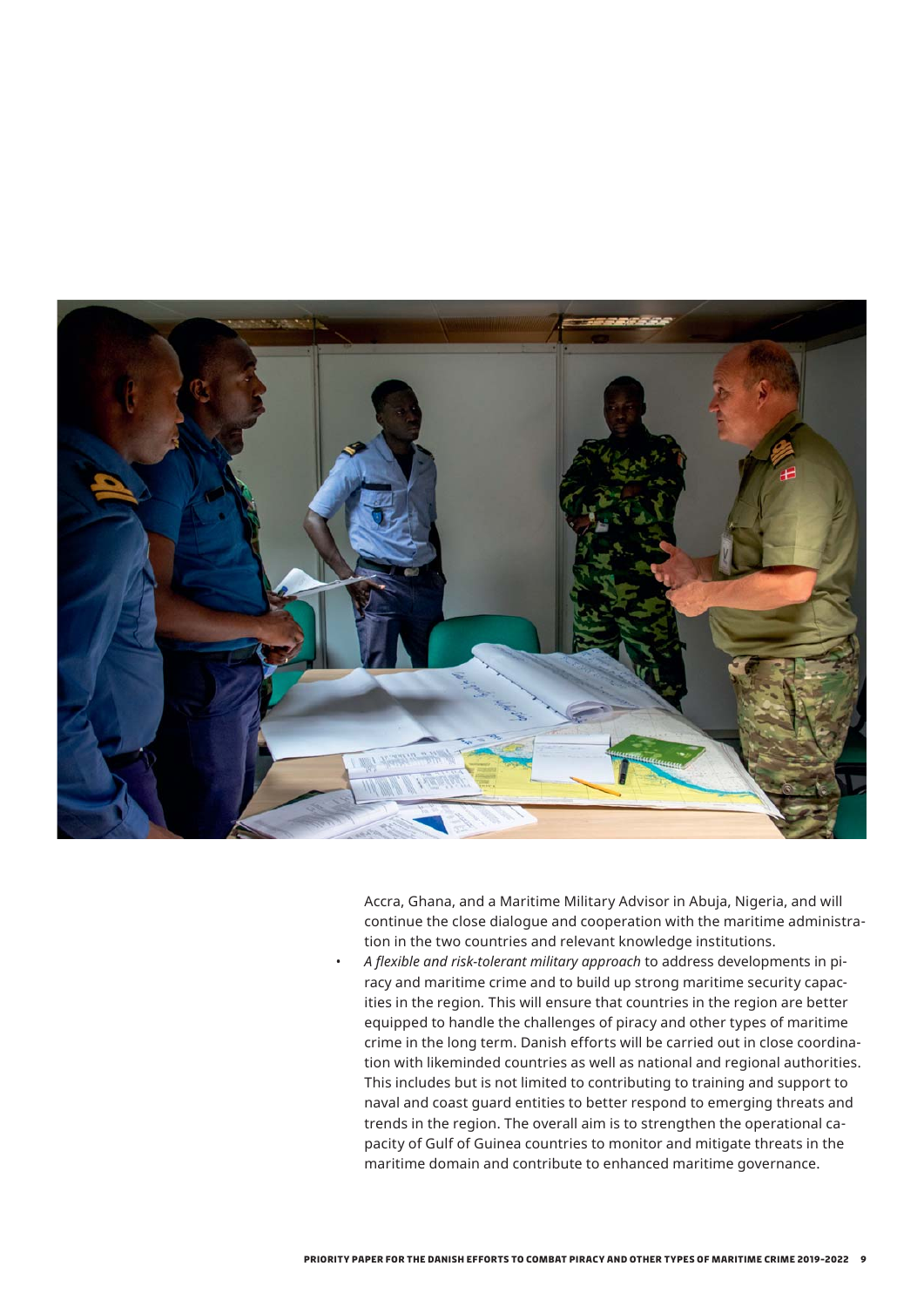### <span id="page-10-0"></span>**4. HORN OF AFRICA**

Safe and secure navigation in the waters surrounding the Horn of Africa is important for Denmark considering the magnitude of international trade that goes through the Indian Ocean and the Red Sea. At any given time, approx. 70 ships controlled by Danish companies are present in the waters off the coast of Somalia. As a result, for several years Denmark has applied a comprehensive and targeted counter-piracy effort in the region.

Since its peak in 2011, piracy and armed robbery at sea off the coast of the Horn of Africa has declined significantly. However, conditions that previously nurtured piracy emanating from Somalia remain, including poverty and lack of employment opportunities, lack of law enforcement, corruption, illegal and unregulated overfishing, and organised criminal networks that take part in the smuggling of e.g. charcoal, drugs and arms. As a result, the region still experiences sporadic spikes in attacks against both local and international shipping when conditions at land and sea are opportune.

In parallel with addressing the root causes of piracy, it is important to ensure the continuous application of the security measures that led to the decline of pirate attacks. These measures include Best Management Practices (recognised procedures developed by the industry itself for the protection of shipping), the possibility to have armed guards on board ships, and the international naval and patrolling efforts in the Indian Ocean and the Gulf of Aden.

Since 2008, Denmark has actively participated in the international naval efforts to protect the shipping industry and combat piracy off the Horn of Africa. While NATO's successful naval *Operation Ocean Shield*, which Denmark had been heavily engaged in, ended in December 2016, EU's Naval Force ATALANTA and the Coalition under the American-led *Combined Maritime Forces*, the latter also supported by Denmark, (under which *Task Force 151* focuses on combating piracy and *Task Force 150* focuses on combating international terror and drug trafficking) have continued to operate.

An important lesson from Denmark's engagement has been that piracy and other types of maritime crime such as trafficking of humans and illicit goods, weapons and drugs form part of a broader complex of organised criminal networks both at sea and on land. In addition, the proliferation of small arms in the region contributes to piracy. The organisers behind piracy carefully evaluate potential gains against risks in the broader context of other criminal endeavours – and benefit from a fragile institutional context. Criminal networks previously engaged in piracy are now active in trafficking migrants and weapons between e.g. Yemen and Somalia. Another maritime crime cluster is the sugar and charcoal smuggling networks that constitute an important source of terrorism financing.

#### **ADDRESSING ROOT CAUSES – A CASE EXAMPLE FROM THE HORN OF AFRICA**

The Somalia Stability Fund's activities in Hobyo, which includes rehabilitation of the airstrip and district administration block, have given the local District Commissioner a platform through which to rally the Hobyo community behind his administration.

This has reduced support for a notorious pirate kingpin, who has since abandoned Hobyo, and boosted local livelihoods through direct access by air to the fish markets of Mogadishu. Denmark contributes to the Somalia Stability Fund.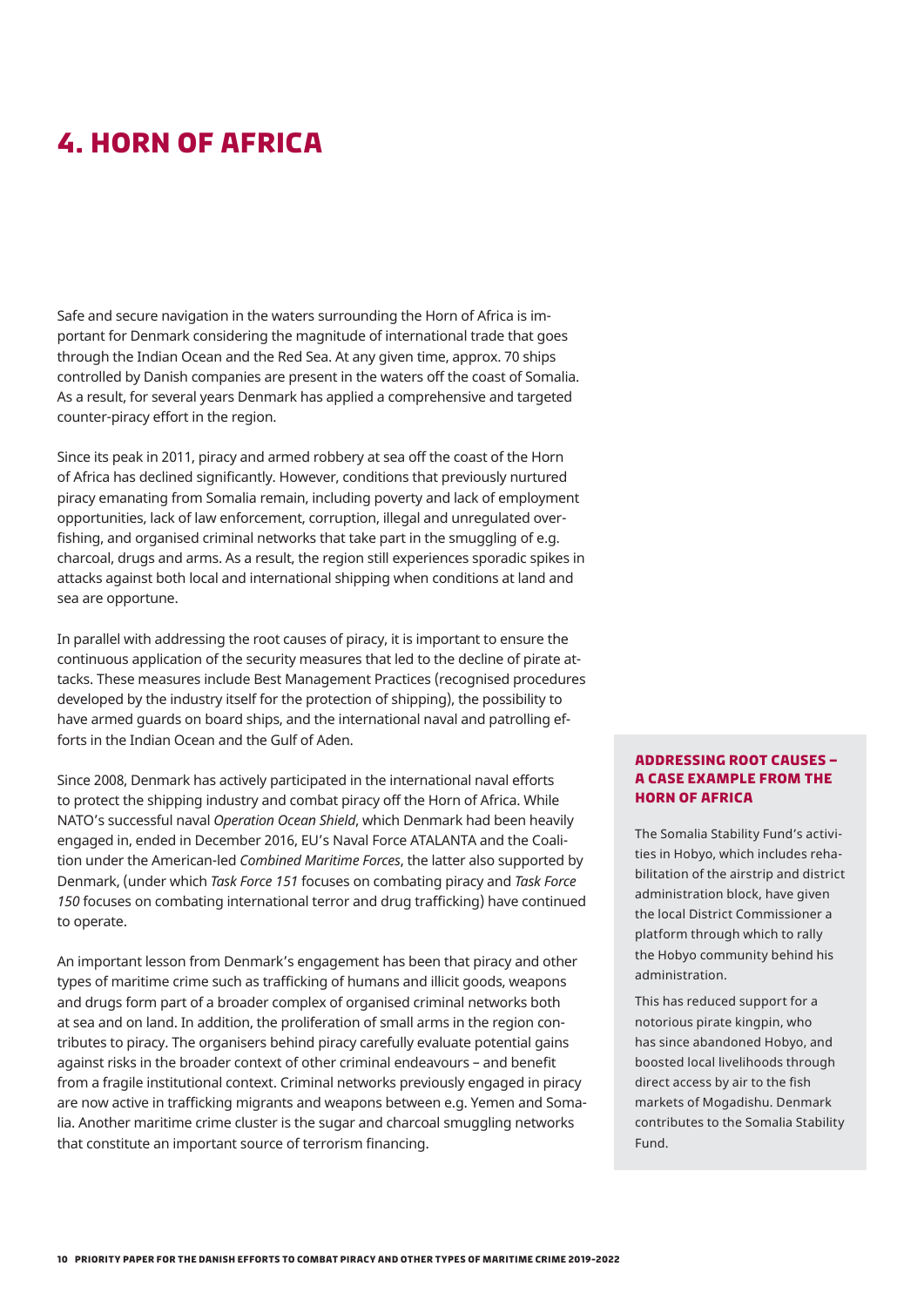controlled by *At any given time, approx. 70 ships controlled by Danish companies are present in*  the waters off the *coast of Somalia.* 

In addition, recent years' maritime security incidents related to the conflict in Yemen are of growing concern. The Yemen conflict potentially constitutes a new security threat both in terms of maritime terrorism as well as by being a potential bedrock for the origin of new piracy, and thus needs to be monitored closely. At the same time, the Horn of Africa is experiencing growing military presence through the establishment of naval bases in the region. This may deter piracy and, in some

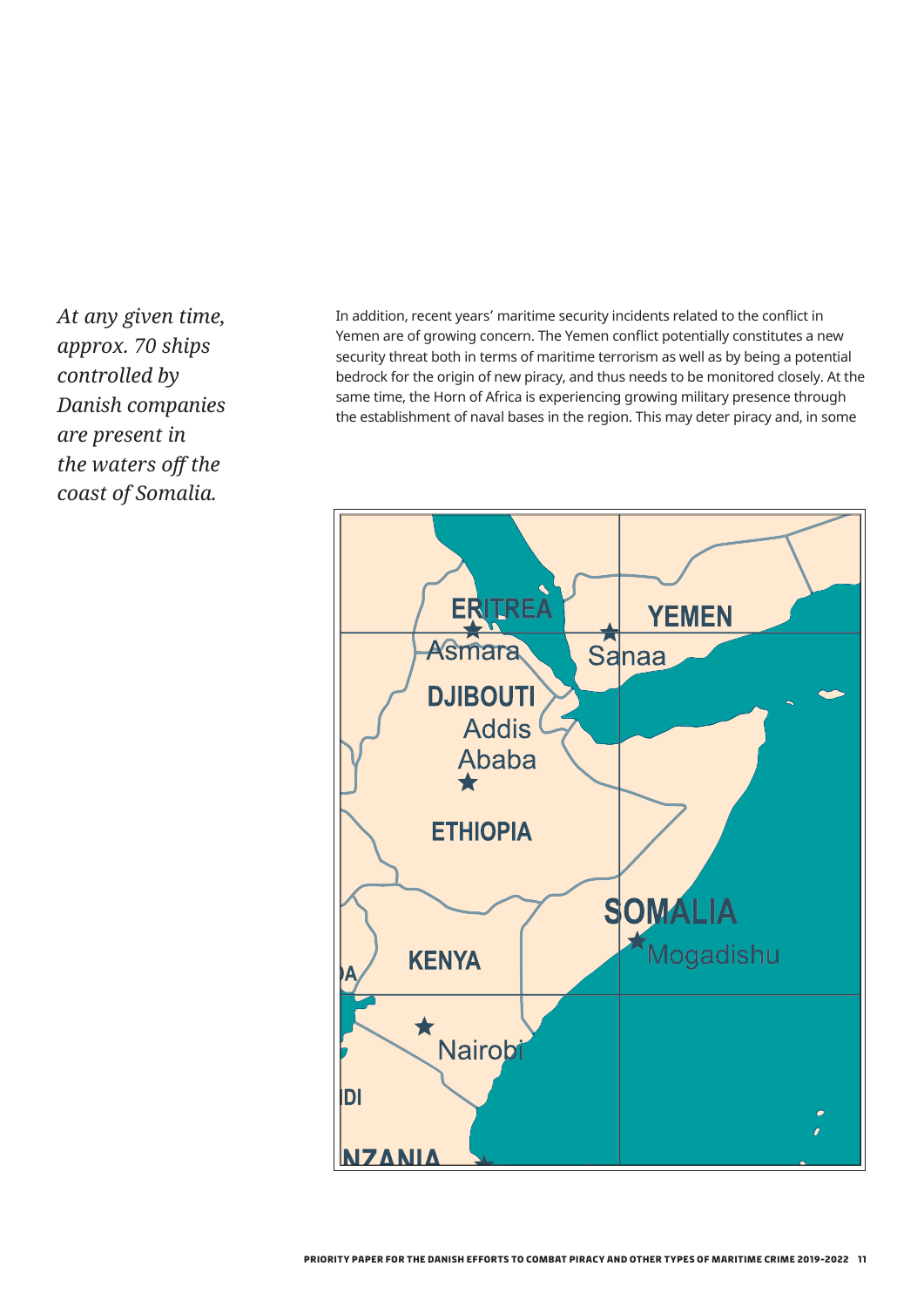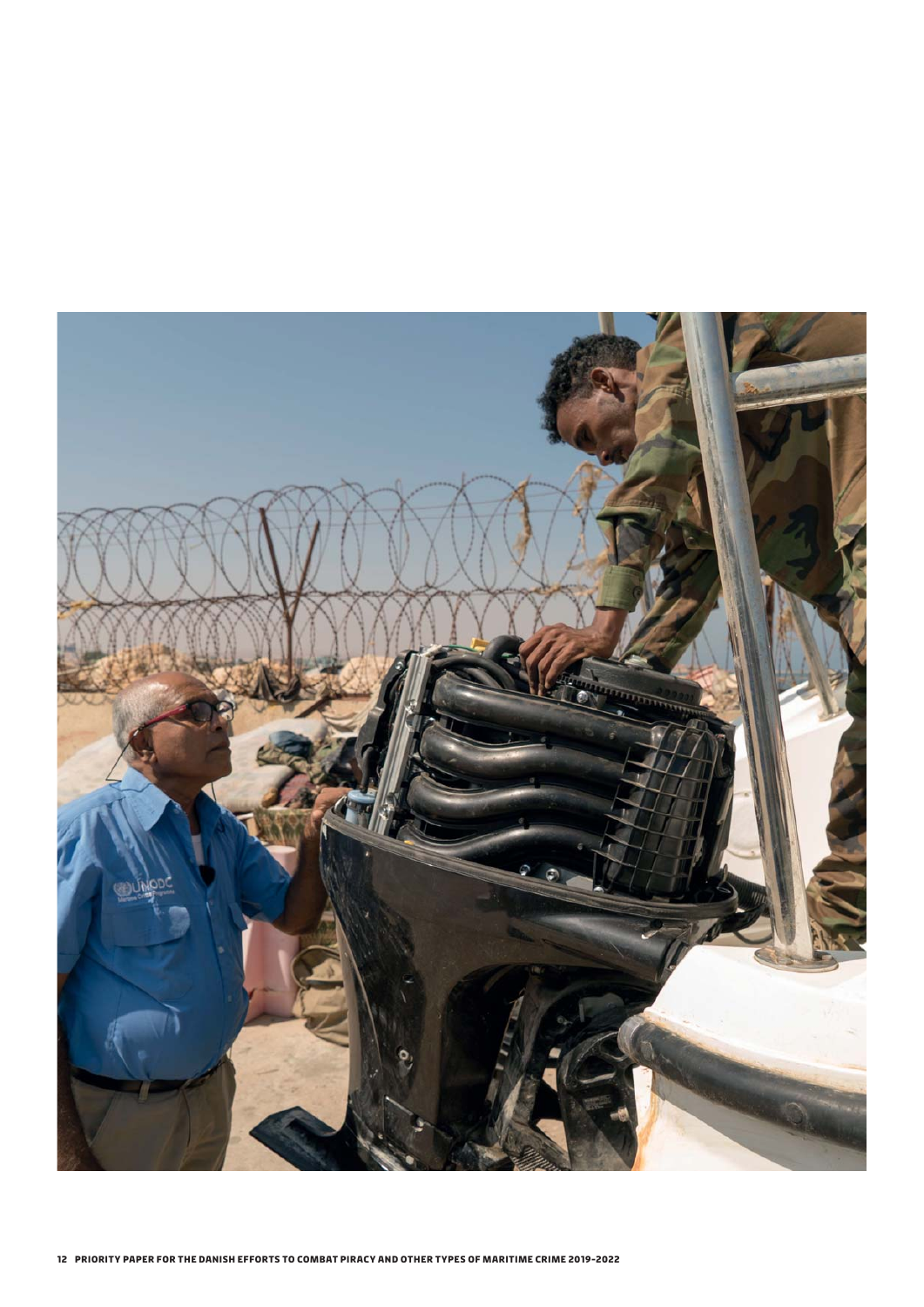*The Danish approach to countering piracy in and around the Horn of Africa will remain comprehensive, multi-facetted*  and *flexible depending on the actual trends and developments in maritime security.* 

aspects, contribute to increased maritime security, but in other aspects, the militarisation of the region by foreign powers may also constitute a potential risk to the regional security situation.

The Danish approach to countering piracy in and around the Horn of Africa will remain comprehensive, multi-facetted and flexible depending on the actual trends and developments in maritime security. First, Denmark will seek to maintain and strengthen specific local and regional capacities on maritime law enforcement, maritime domain awareness, and transnational organised crime as well as to monitor prison capacity to enable transfer of convicted pirates. Second, Denmark will promote a conducive institutional development in Somalia, including governance and rule of law, which is the basis for a durable solution to piracy. Third, Denmark will focus on broader efforts to address root causes of piracy such as initiatives aimed at improving the socio-economic situation and livelihoods of marginalized coastal communities. Fourth, Denmark will, if needed, consider the possibility of providing military support to international efforts to maintain secure waters in the region. Finally, Denmark will promote international coordination in combating piracy.

#### **Strategic instruments that will underpin the comprehensive approach include:**

- A four year, DKK 219 million Peace and Stabilisation Programme for the Horn of Africa 2018-2022. The financial support under the Programme will be reinforced by advisor and trainer support.
- The Peace and Stabilisation Response's deployment of advisors to the EU Capacity Building Mission for Somalia (EUCAP) to strengthen maritime security and establish links to Danish maritime training institutions.
- regional *Peace and Stabilisation Programme* to address root causes of<br>piracy. • Engagements under the bilateral Country Programme for Somalia and the
- Potential deployment of *military capacities* as needed in light of the developments in the threat from piracy and other types of maritime crime and the overall situation in the region. This includes contributions to the US-led Combined Maritime Forces, to which Denmark has contributed staff officers for several years. A broader military approach may also encompass the fight against international terrorism and organised crime such as trafficking of drugs and arms that causes instability in the region.
- Continued active participation in the *International Contact Group for Piracy* off the Coast of Somalia (CGPCS) and continued pressure to address piracy appropriately and maintain it on the agenda in other relevant international fora, including UN, EU, IMO and NATO.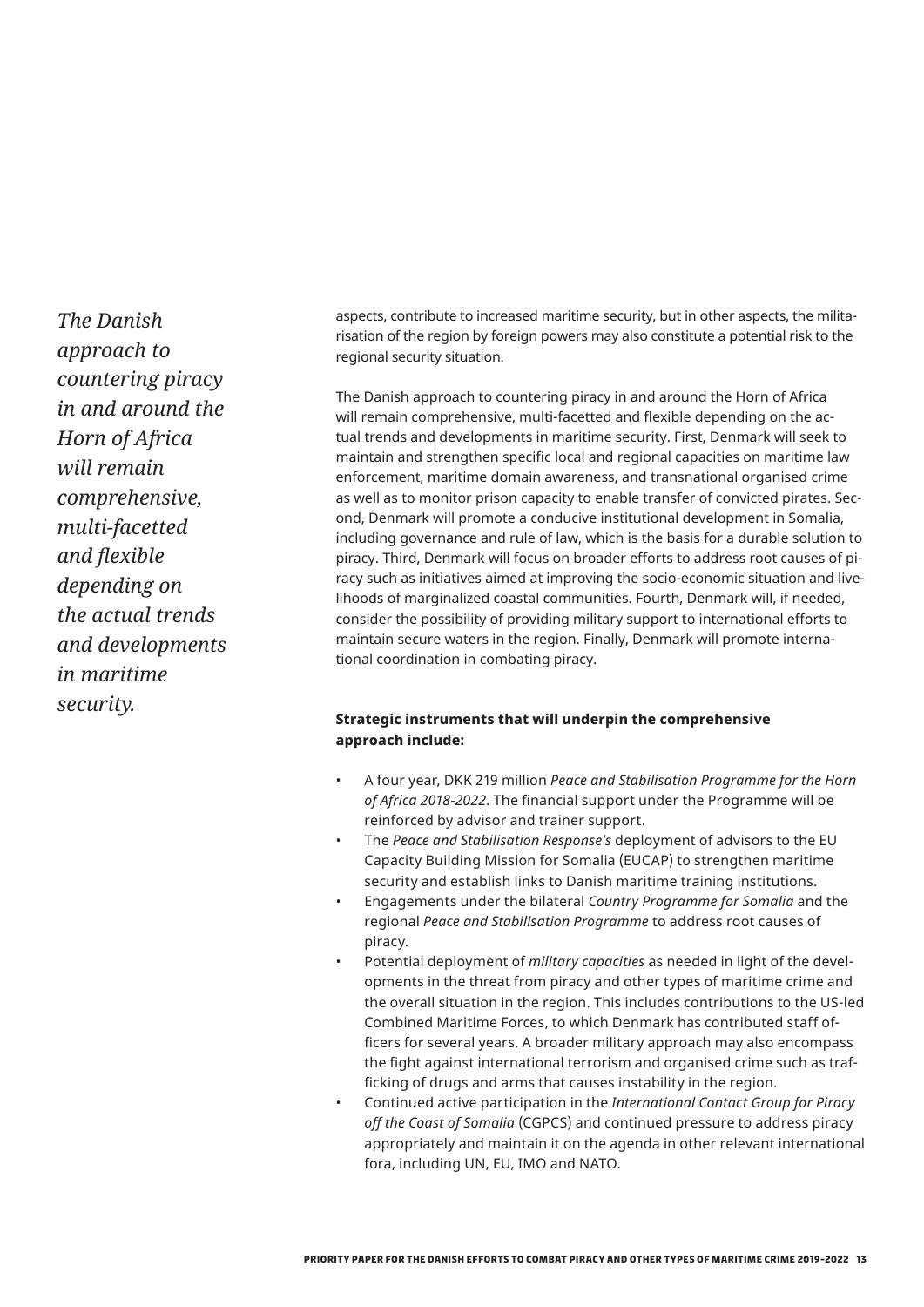### **5. STOCKTAKING**

This paper outlines Denmark's strategic priorities for countering piracy and related maritime crime covering the years 2019 – 2022. During this period, the Danish authorities will, in consultation with relevant national stakeholders, including the private sector and relevant academics, regularly take stock of any major emerging trends and patterns of piracy and maritime crime globally. This aims to ensure that the concerted Danish efforts are continuously responding to the needs for protecting Danish interests and seafarers.

Finally, the Danish authorities will continuously work together to ensure efficient cooperation in handling any future incidents of piracy or related maritime crime involving Danish ships and seafarers.

#### **For further information, please visit:**

- Ministry of Foreign Affairs of Denmark: Counter-Piracy
- Danish Ministry of Defence: Danish Contributions to Counter-Piracy missions
- Danish Maritime Authority: Piracy
- Danish Maritime Authority: New Plan for Growth in the Danish Maritime Sector
- Peace and Stabilisation Programme for the Horn of Africa 2018-2022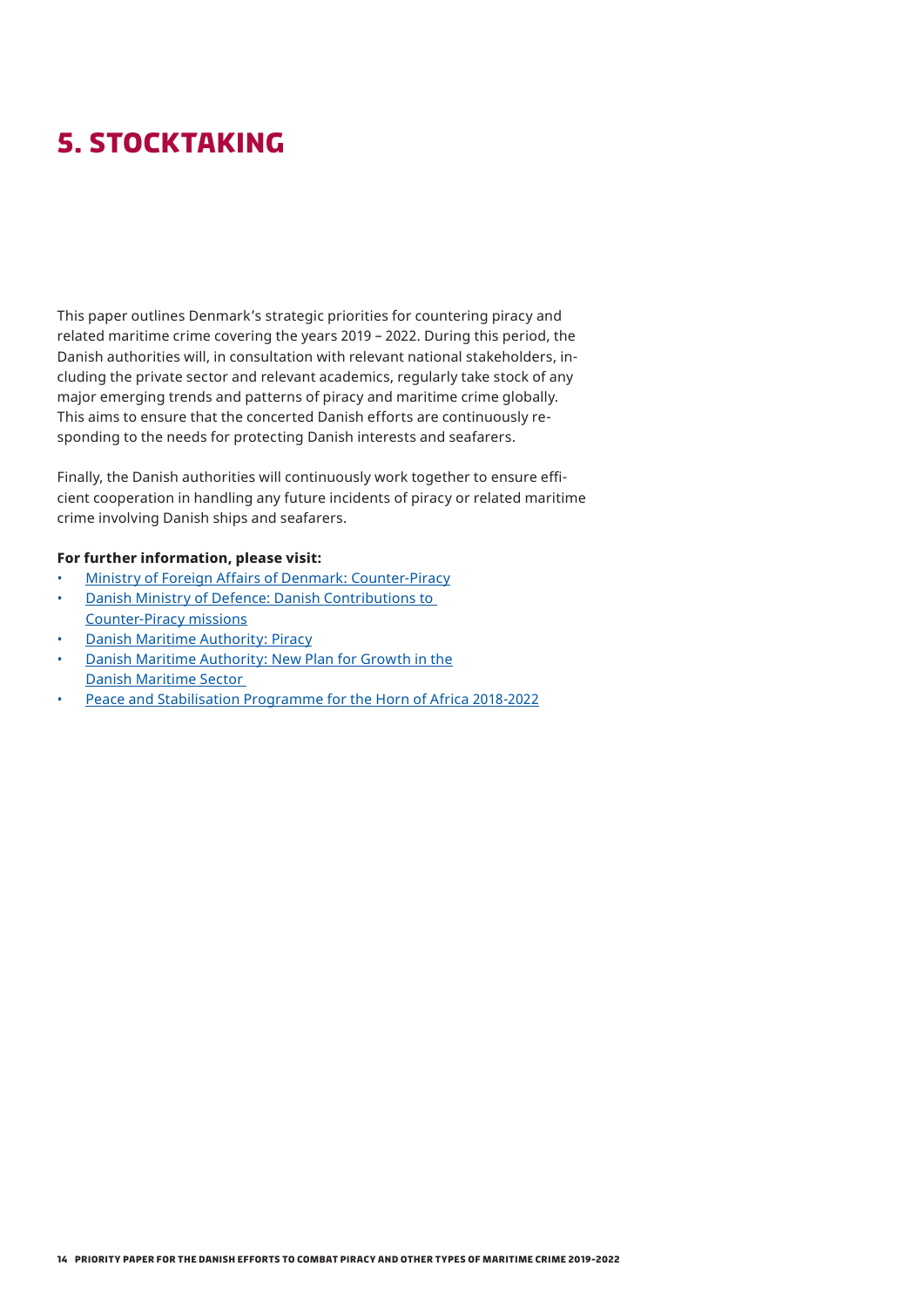